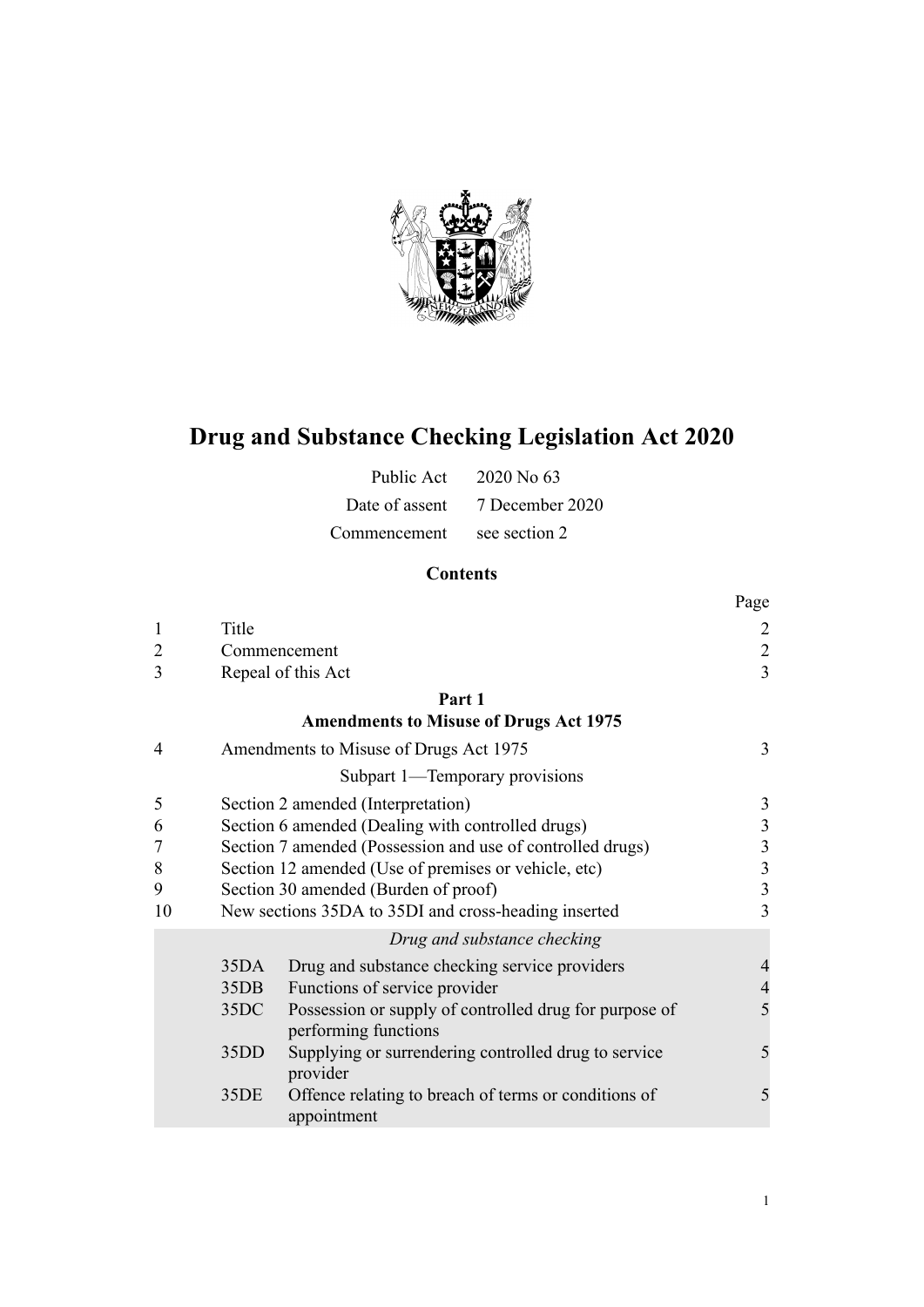<span id="page-1-0"></span>

| s 1 |                                                                 | Drug and Substance Checking Legislation Act 2020                                                                       | 2020 No 63     |
|-----|-----------------------------------------------------------------|------------------------------------------------------------------------------------------------------------------------|----------------|
|     |                                                                 |                                                                                                                        |                |
|     | 35DF                                                            | Offence to provide checking services, etc, without being<br>appointed under section 35DA                               | 5              |
|     | 35DG                                                            | Service providers not to collect, etc, personal information                                                            | 5              |
|     | 35DH                                                            | Protections from liabilities of service provider                                                                       | 6              |
|     | 35DI                                                            | Test result not admissible in criminal proceedings                                                                     | 6              |
|     |                                                                 | Subpart 2—Repeal of temporary provisions                                                                               |                |
| 11  | Section 2 amended (Interpretation)<br>6                         |                                                                                                                        |                |
| 12  | Section 6 amended (Dealing with controlled drugs)<br>6          |                                                                                                                        |                |
| 13  | Section 7 amended (Possession and use of controlled drugs)<br>6 |                                                                                                                        |                |
| 14  | Section 12 amended (Use of premises or vehicle, etc)<br>6       |                                                                                                                        |                |
| 15  | Section 30 amended (Burden of proof)<br>6                       |                                                                                                                        |                |
| 16  | Sections 35DA to 35DI and cross-heading above section 35DA<br>6 |                                                                                                                        |                |
|     | repealed                                                        |                                                                                                                        |                |
|     |                                                                 | Part 2                                                                                                                 |                |
|     |                                                                 | <b>Amendments to Psychoactive Substances Act 2013</b>                                                                  |                |
| 17  |                                                                 | Amendments to Psychoactive Substances Act 2013                                                                         | 6              |
|     |                                                                 | Subpart 1—Temporary provisions                                                                                         |                |
| 18  |                                                                 | Section 8 amended (Interpretation)                                                                                     | $\tau$         |
| 19  |                                                                 | Section 70 amended (Offences relating to psychoactive substance<br>that is not approved product)                       | $\overline{7}$ |
| 20  |                                                                 | Section 71 amended (Offence relating to personal possession of<br>psychoactive substance that is not approved product) | $\overline{7}$ |
|     |                                                                 | Subpart 2—Repeal of temporary provisions                                                                               |                |
| 21  |                                                                 | Section 8 amended (Interpretation)                                                                                     | $\tau$         |
| 22  |                                                                 | Section 70 amended (Offences relating to psychoactive substance<br>that is not approved product)                       | 7              |
| 23  |                                                                 | Section 71 amended (Offence relating to personal possession of<br>psychoactive substance that is not approved product) | 8              |

# **The Parliament of New Zealand enacts as follows:**

#### **1 Title**

This Act is the Drug and Substance Checking Legislation Act 2020.

# **2 Commencement**

- (1) The following provisions come into force on the day after the date on which this Act receives the Royal assent:
	- (a) [subpart 1](#page-2-0) of Part 1:
	- (b) [subpart 1](#page-6-0) of Part 2.
- (2) The following provisions come into force 12 months after the date on which this Act receives the Royal assent: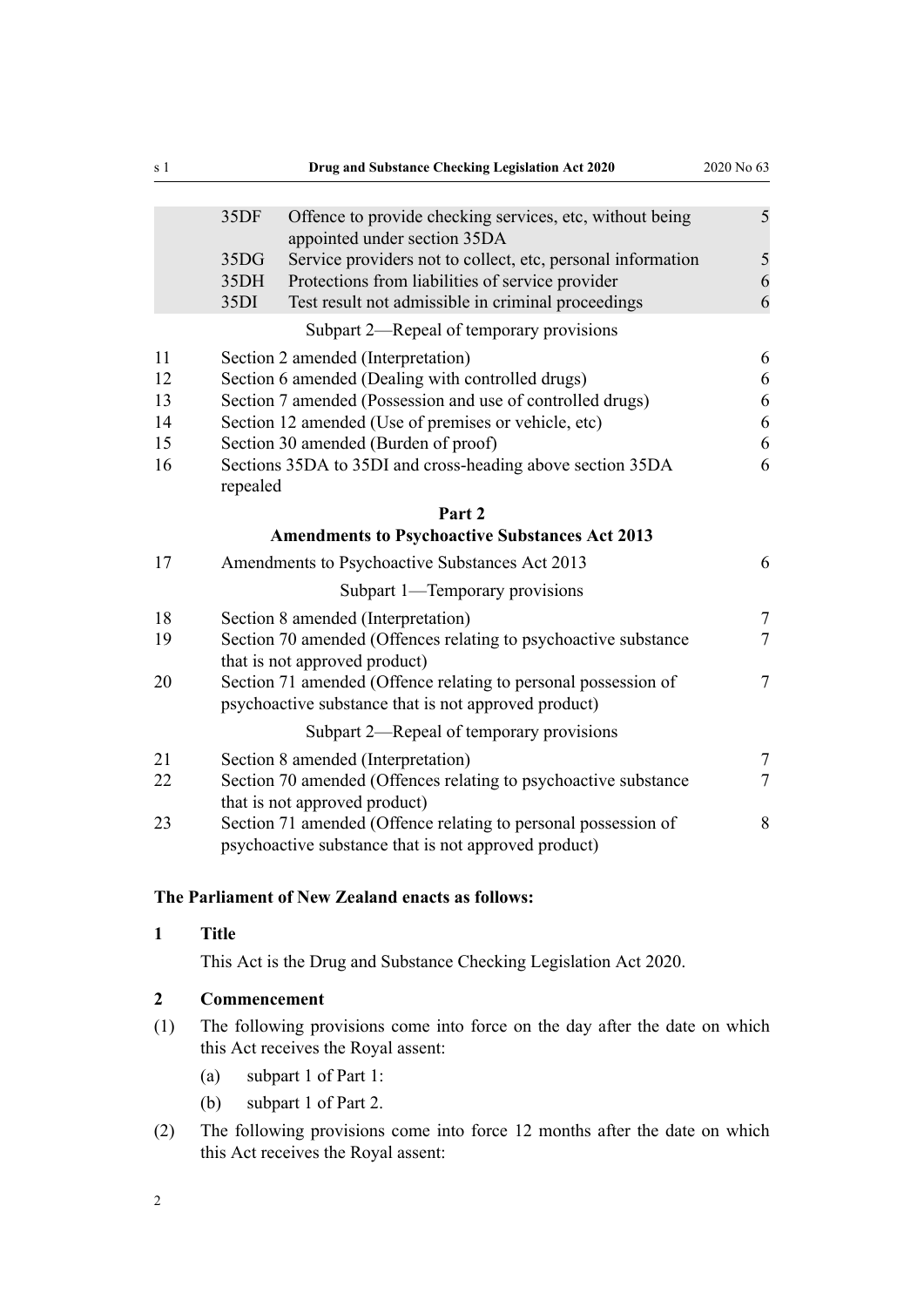- <span id="page-2-0"></span>(a) [subpart 2](#page-5-0) of Part 1:
- (b) [subpart 2](#page-6-0) of Part 2.

# **3 Repeal of this Act**

This Act is repealed on the day after the date on which the provisions specified in [section 2\(2\)](#page-1-0) come into force.

# **Part 1 Amendments to Misuse of Drugs Act 1975**

#### **4 Amendments to Misuse of Drugs Act 1975**

This Part amends the [Misuse of Drugs Act 1975.](http://legislation.govt.nz/pdflink.aspx?id=DLM436100)

Subpart 1—Temporary provisions

# **5 Section 2 amended (Interpretation)**

In section  $2(1)$ , insert in their appropriate alphabetical order:

**drug and substance checking service provider** or **service provider** means a person appointed as a drug and substance checking service provider under section 35DA

**psychoactive substance** has the same meaning as in section 9 of the Psychoactive Substances Act 2013

### **6 Section 6 amended (Dealing with controlled drugs)**

In [section 6\(1\)](http://legislation.govt.nz/pdflink.aspx?id=DLM436222), replace "section 8" with "section 8, 35DC, or 35DD".

# **7 Section 7 amended (Possession and use of controlled drugs)**

In [section 7\(1\)](http://legislation.govt.nz/pdflink.aspx?id=DLM436239), replace "section 8" with "section 8, 35DC, or 35DD".

# **8 Section 12 amended (Use of premises or vehicle, etc)**

After [section 12\(1\),](http://legislation.govt.nz/pdflink.aspx?id=DLM436276) insert:

(1A) It is not an offence against subsection (1) for a person to permit any premises to be used by a drug and substance checking service provider for the purpose of performing the functions specified in section 35DB knowing that the service provider will be providing services to individuals who may be committing offences against this Act.

#### **9 Section 30 amended (Burden of proof)**

In section 30, replace "section 8" with "section 8, 35DC, or 35DD" in each place.

#### **10 New sections 35DA to 35DI and cross-heading inserted**

After [section 35D,](http://legislation.govt.nz/pdflink.aspx?id=DLM436555) insert: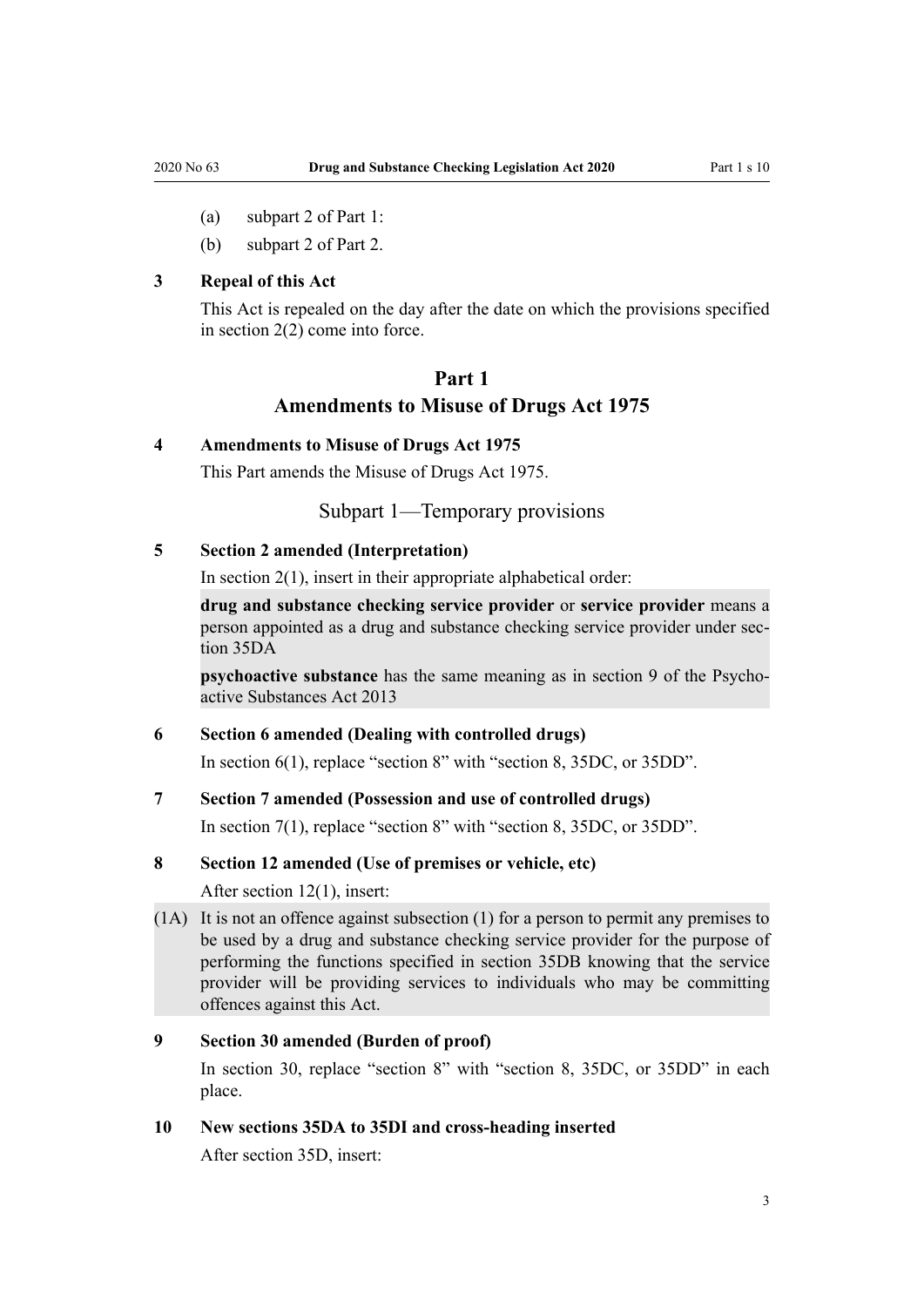#### *Drug and substance checking*

#### <span id="page-3-0"></span>**35DA Drug and substance checking service providers**

- (1) The Director-General of Health may, by notice in the *Gazette*,—
	- (a) appoint drug and substance checking service providers to perform the functions specified in section 35DB; and
	- (b) specify reasonable terms and conditions that an appointment is subject to.
- (2) The Ministry of Health must publish on its Internet site a list of service providers appointed under subsection (1) and the terms and conditions to which a service provider's appointment is subject.
- (3) A notice given by the Director-General in the *Gazette* for the purpose of subsection  $(1)$ —
	- (a) is a legislative instrument and a disallowable instrument for the purposes of the Legislation Act 2012; and
	- (b) must be presented to the House of Representatives under section 41 of that Act; and
	- (c) is a regulation for the purposes of the Interpretation Act 1999.

#### **35DB Functions of service provider**

- (1) The functions of a service provider are to—
	- (a) provide information and harm reduction advice to help individuals make informed decisions about drug and psychoactive substance use:
	- (b) test any drug or substance (which may be a controlled drug or psychoactive substance) that an individual presents for checking to ascertain the composition and likely identity of the drug or substance:
	- (c) advise the individual who presented a drug or substance for checking of the outcome of the testing:
	- (d) return a drug or substance to the individual who presented it for checking:
	- (e) dispose of any sample of a controlled drug or substance used in testing:
	- (f) dispose of, or arrange for the disposal of, any drug or substance surrendered by any individual for disposal:
	- (g) arrange for a sample of a drug or substance to be tested by an approved laboratory.
- (2) A service provider must perform the functions referred to in subsection  $(1)(e)$ and (f) in accordance with the terms and conditions of their appointment.
- (3) In this section and sections 35DG and 35DI, **drug or substance** includes a sample of a drug or substance.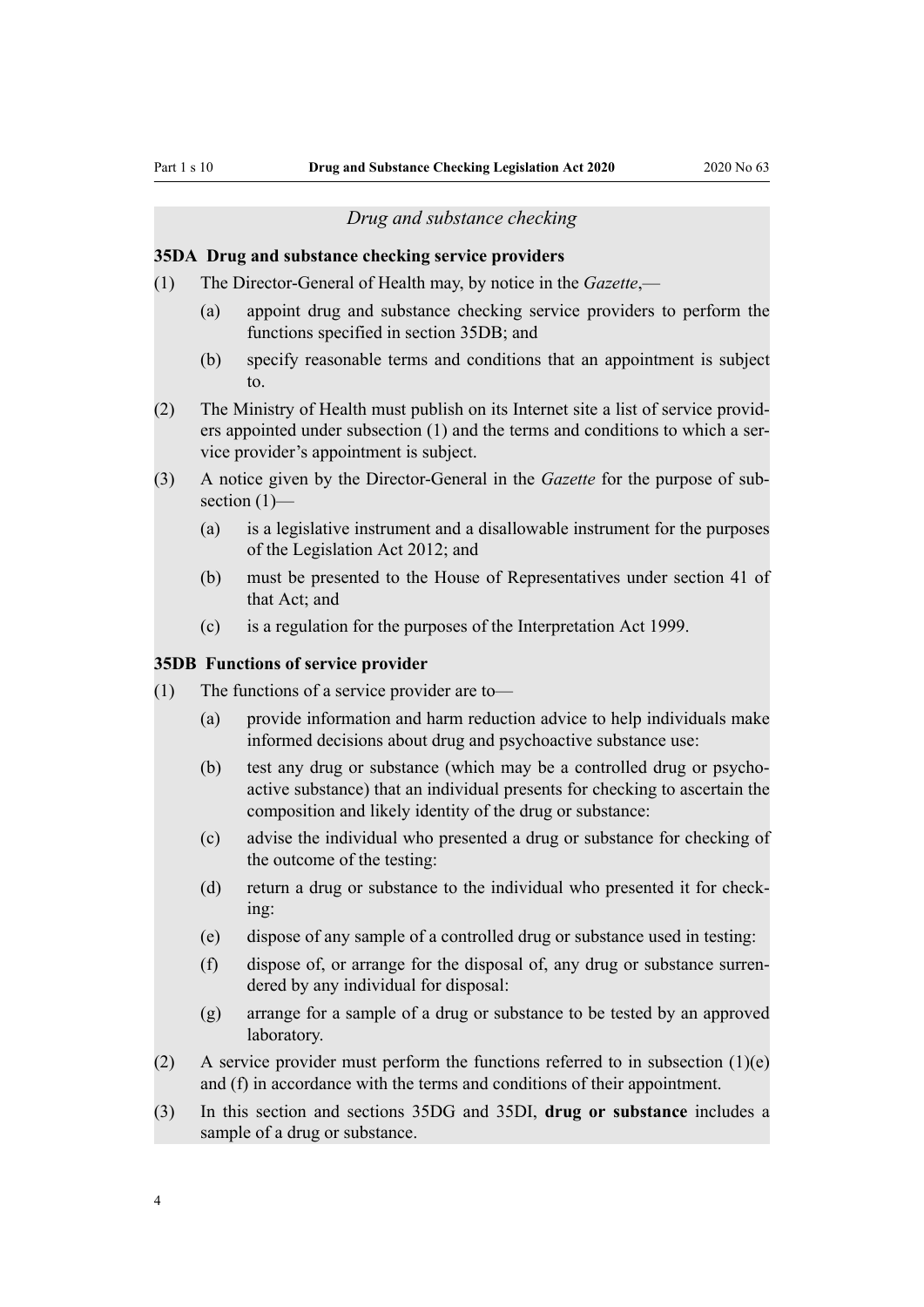## <span id="page-4-0"></span>**35DC Possession or supply of controlled drug for purpose of performing functions**

- (1) A service provider may, for the purpose of performing the provider's functions,—
	- (a) possess a controlled drug:
	- (b) return a controlled drug to the individual who submitted it for checking:
	- (c) send a controlled drug to an approved laboratory for testing.
- (2) Subsection (1) is subject to the service provider's terms and conditions of appointment.
- (3) In this section and section 35DD, **controlled drug** includes a sample of a controlled drug.

#### **35DD Supplying or surrendering controlled drug to service provider**

An individual may—

- (a) supply a controlled drug to a service provider for the purpose of checking:
- (b) surrender a controlled drug to a service provider for the purpose of disposal.

#### **35DE Offence relating to breach of terms or conditions of appointment**

- (1) A person appointed as a service provider must not breach any terms or conditions of their appointment.
- (2) A person commits an offence and is liable on conviction to a fine not exceeding \$5,000 if the person, without reasonable excuse, contravenes subsection (1).

# **35DF Offence to provide checking services, etc, without being appointed under section 35DA**

- (1) A person must not carry out any of the functions specified in section 35DB(1)(b) to (e) without being appointed as a service provider under section 35DA.
- (2) A person commits an offence and is liable on conviction to a fine not exceeding \$5,000 if the person, without reasonable excuse, contravenes subsection (1).

#### **35DG Service providers not to collect, etc, personal information**

A service provider must not collect, maintain, use, or disclose any personal information relating to an individual from whom the service provider receives any drug or substance for checking or disposal.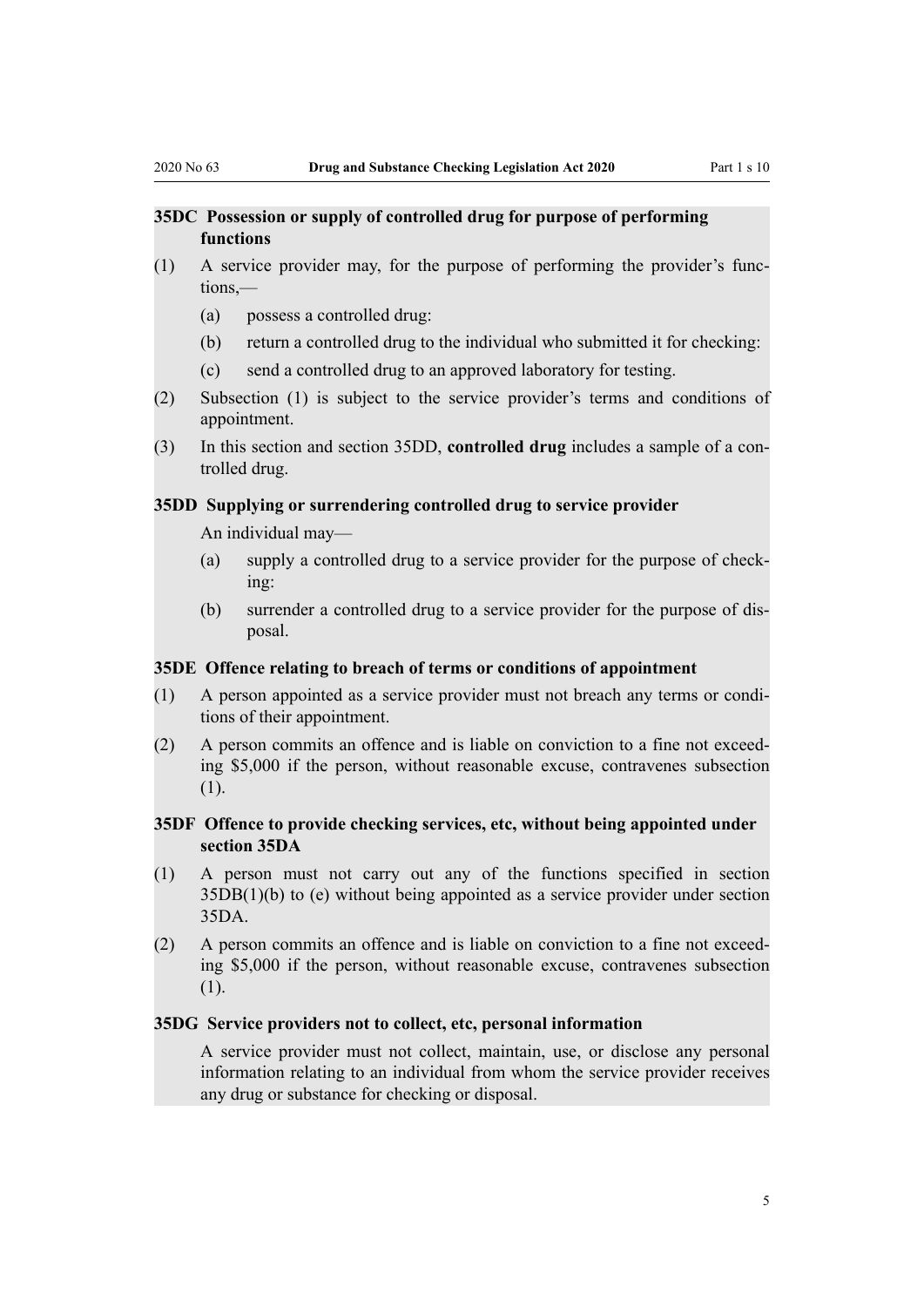#### <span id="page-5-0"></span>**35DH Protections from liabilities of service provider**

- (1) An employee or a volunteer of a service provider is not liable for anything they do or fail to do in the course of the performance or intended performance of the service provider's functions, unless it is shown that they acted in bad faith or without reasonable care.
- (2) An employee or a volunteer of a service provider is not liable for any liability of the service provider.
- (3) In this section, **volunteer** means a person who is acting on a voluntary basis (whether or not the person receives out-of-pocket expenses).

#### **35DI Test result not admissible in criminal proceedings**

The result of a test carried out by a service provider in relation to any drug or substance is not admissible as evidence in any criminal proceedings against the individual from whom the drug or substance was received.

Subpart 2—Repeal of temporary provisions

#### **11 Section 2 amended (Interpretation)**

In [section 2\(1\),](http://legislation.govt.nz/pdflink.aspx?id=DLM436106) repeal the definitions of **drug and substance checking service provider** or **service provider** and **psychoactive substance**.

- **12 Section 6 amended (Dealing with controlled drugs)** In [section 6\(1\)](http://legislation.govt.nz/pdflink.aspx?id=DLM436222), replace "section 8, 35DC, or 35DD" with "section 8".
- **13 Section 7 amended (Possession and use of controlled drugs)** In [section 7\(1\)](http://legislation.govt.nz/pdflink.aspx?id=DLM436239), replace "section 8, 35DC, or 35DD" with "section 8".

# **14 Section 12 amended (Use of premises or vehicle, etc)**

Repeal [section 12\(1A\).](http://legislation.govt.nz/pdflink.aspx?id=DLM436276)

### **15 Section 30 amended (Burden of proof)**

In [section 30,](http://legislation.govt.nz/pdflink.aspx?id=DLM436507) replace "section 8, 35DC, or 35DD" with "section 8" in each place.

**16 Sections 35DA to 35DI and cross-heading above section 35DA repealed** Repeal sections 35DA to 35DI and the cross-heading above section 35DA.

# **Part 2**

# **Amendments to Psychoactive Substances Act 2013**

# **17 Amendments to Psychoactive Substances Act 2013**

This Part amends the [Psychoactive Substances Act 2013.](http://legislation.govt.nz/pdflink.aspx?id=DLM5042900)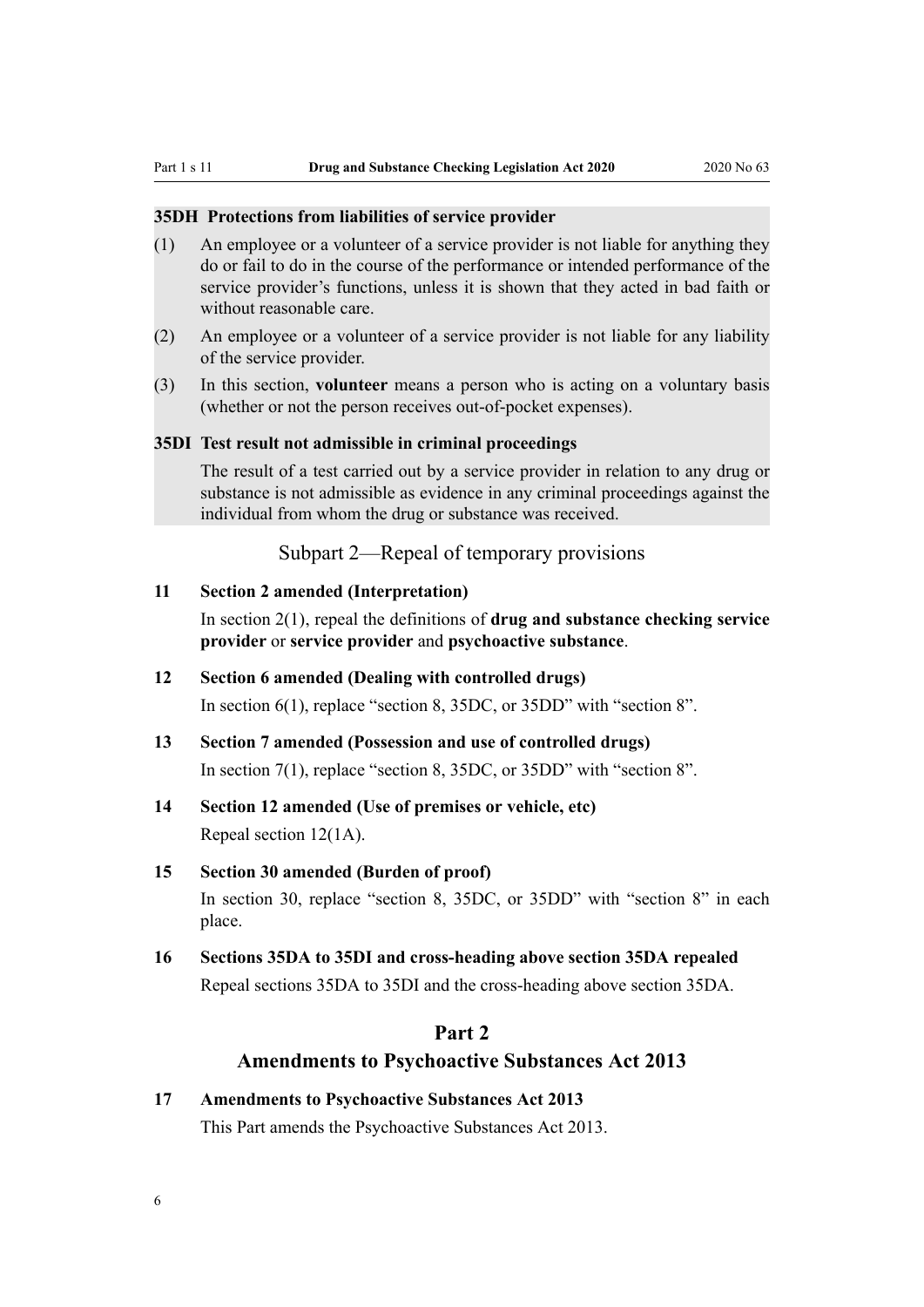# Subpart 1—Temporary provisions

#### <span id="page-6-0"></span>**18 Section 8 amended (Interpretation)**

In [section 8,](http://legislation.govt.nz/pdflink.aspx?id=DLM5042935) insert in their appropriate alphabetical order:

**approved laboratory** means a laboratory for the time being approved under section 87

**drug and substance checking service provider** has the same meaning as in section 2(1) of the Misuse of Drugs Act 1975

# **19 Section 70 amended (Offences relating to psychoactive substance that is not approved product)**

After [section 70\(2\),](http://legislation.govt.nz/pdflink.aspx?id=DLM5043096) insert:

- (2A) Subsection (1) also does not apply to—
	- (a) a person who gives a psychoactive substance that is not an approved product to a drug and substance checking service provider for the purpose of checking or for disposal:
	- (b) a drug and substance checking service provider who returns a psychoactive substance that is not an approved product to the person who submitted it for checking:
	- (c) a drug and substance checking service provider who supplies a psychoactive substance that is not an approved product to an approved laboratory for testing.

# **20 Section 71 amended (Offence relating to personal possession of psychoactive substance that is not approved product)**

After [section 71\(2\),](http://legislation.govt.nz/pdflink.aspx?id=DLM5043097) insert:

- (2A) Subsection (1) also does not apply to a drug and substance checking service provider if the provider has possession of the psychoactive substance in the course of performing the provider's functions.
- (2B) Subsection (2A) is subject to the service provider's terms and conditions of appointment.

Subpart 2—Repeal of temporary provisions

#### **21 Section 8 amended (Interpretation)**

In [section 8](http://legislation.govt.nz/pdflink.aspx?id=DLM5042935), repeal the definitions of **approved laboratory** and **drug and substance checking service provider**.

**22 Section 70 amended (Offences relating to psychoactive substance that is not approved product)**

Repeal [section 70\(2A\).](http://legislation.govt.nz/pdflink.aspx?id=DLM5043096)